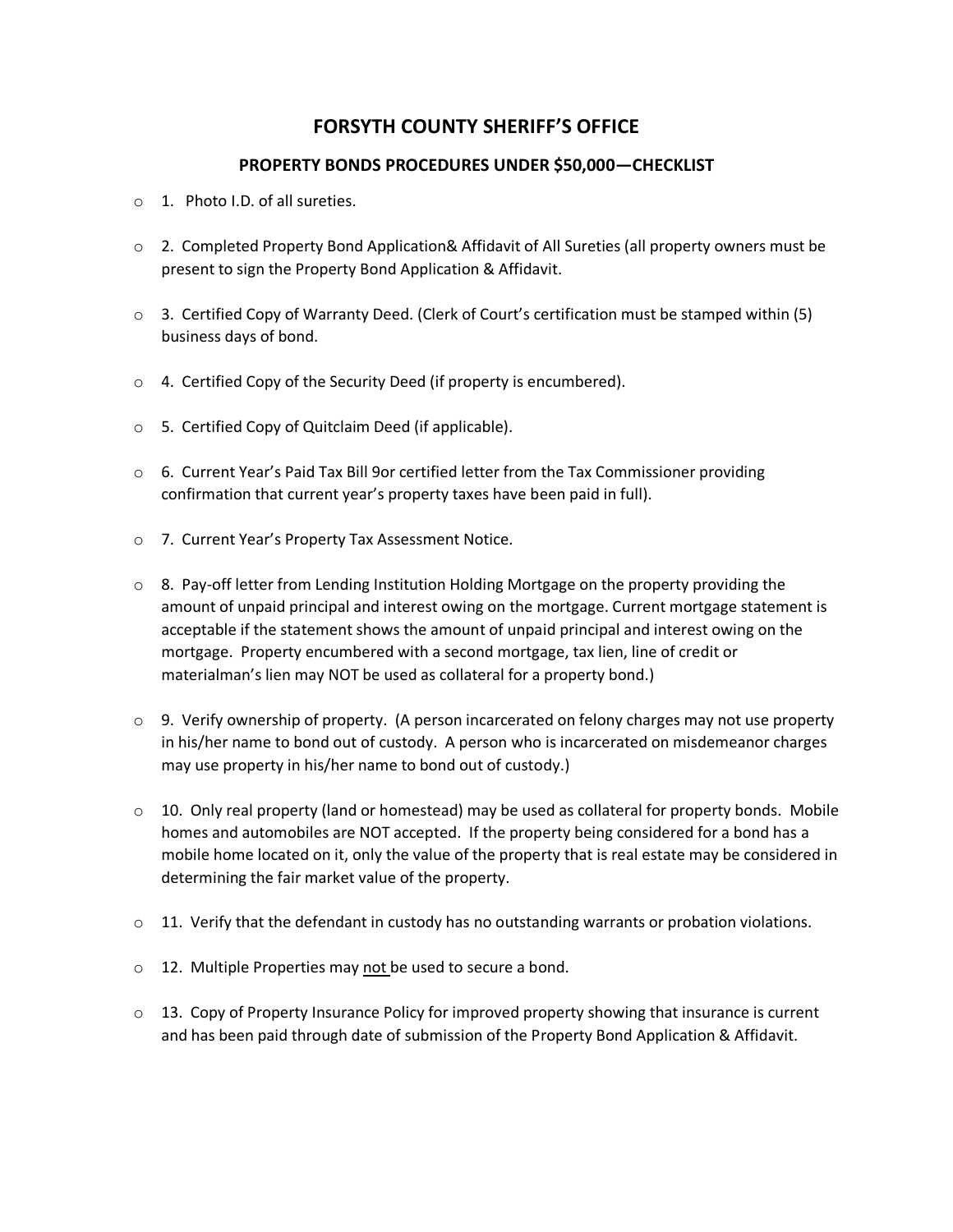$\circ$  14. The Value of the Unencumbered Equity in the property must be worth the amount of the bond + \$20,000.00. To access the amount of unencumbered equity in the property, determine the fair market value of the property per the current year property tax assessment, excluding the value of any mobile home located thereon if applicable. Then Subtract the remaining balance of principal and interest owing on the mortgage/loan from the determined fair market value. This amount constitutes the amount in the property. This amount must be greater than the bond amount plus \$20,000.00. Example below:

Amount of Bond being Considered = \$ 5,500.00 plus \$20,000.00 = \$25,500.00

FMV of Property per Tax Assessor =  $$180,000.00$ Balance on Mortgage/Loan= \$60,000.00 Unencumbered Equity Available= \$120,000.00 Property is acceptable for a bond.

- o 15. Collect bond fee
- $\circ$  16. Approval of the appropriate Bond Administrator, Lieutenant, Division Commander or Sheriff, as the case may be depending on the amount of the property bond.
- $\circ$  17. Bonds over \$50,000.00 must have a certified title search performed within five (5) business days of the Property Bond Application & Affidavit provided by an attorney licensed and in good standing with the State Bar of Georgia. Bonds over \$50,000.00 can be posted for a defendant Monday through Friday during the office hours of 8:30 am to 4:30 p.m., excluding holidays, and are subject to the review and approval by the Bond Administrator. In instances where the Bond Administrator is absent, these are subject to review by one of the following: Lieutenant, Section Commander, Jail Administrator.
- o 18. Out-of-County Property Bonds: When a criminal defendant is incarcerated in the Forsyth County Jail and the property being presented as collateral for his/her release on bond is located in another county, the sheriff of the county in which the property is located must make arrangements with the Forsyth County Sheriff's Office for approval of the out-of-county property bond. The Forsyth County Sheriff's office will require all-or substantially all-of the above referenced information and documentation for acceptance of the bond. The Sheriff reserves the right to reject the out-of-county bond, and may require information and/or documentation in addition to the information and documentation set forth herein above. No out-of-state property bonds will be accepted. You will open the sealed envelope from the jurisdiction that wrote the property bond and check the paperwork to make sure that the charges and bond amounts are correct. Transfer the bond to one of our bond sheets and have the surety sign the bond. You will not need to do any other paperwork.
- $\circ$  19. In the instances of excessively high bonds (\$100,000.00 or greater) there is a greater element of risk involved with the charges and/or bond that a Judge considered relevant prior to setting the amount of the bond. Because of this reason, the valuation of real property under consideration to secure such a bond should be scrutinized closely. Real property bonds that have